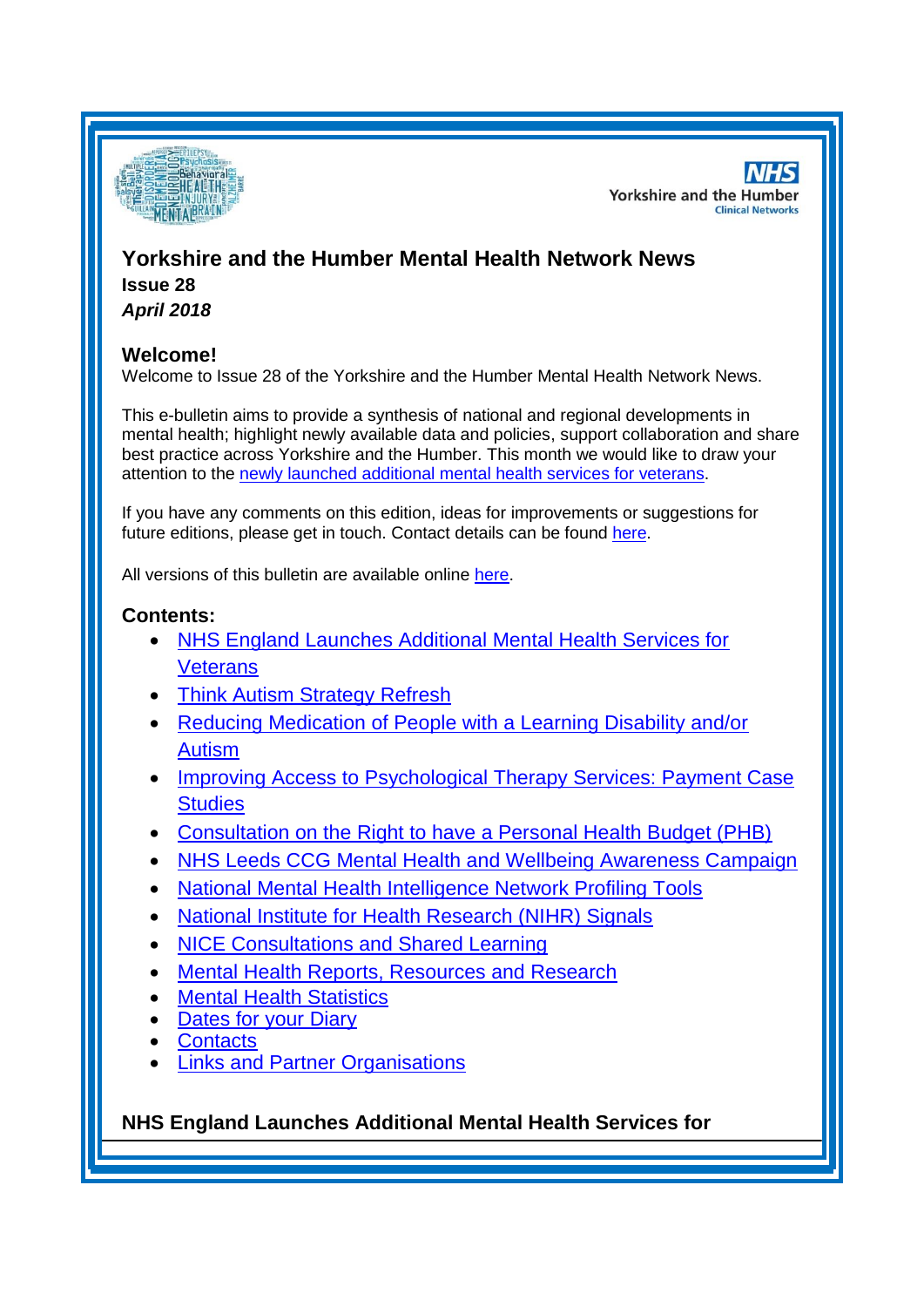### **Veterans**

NHS England has launched the NHS Veterans' Mental Health Complex Treatment [Service,](http://ccgbulletin.cmail20.com/t/d-l-ohjltdk-cdyegjt-k/) further expanding the range of dedicated care and treatment for those who have served their country.

The new local community based service is for ex-forces personnel who have military attributable complex mental health problems that have not improved following previous treatment. Patients will benefit from an enhanced range of intensive care and treatment that may include (but is not limited to) support for substance misuse, physical health, employment, accommodation, relationships and finances, as well as occupational and trauma focused therapies. Families will also be offered care and support where appropriate.

# <span id="page-1-0"></span>**Think Autism Strategy Refresh**

The Department of Health and Social Care has published [Think Autism Strategy:](https://www.gov.uk/government/publications/think-autism-strategy-governance-refresh-2018)  [Governance Refresh.](https://www.gov.uk/government/publications/think-autism-strategy-governance-refresh-2018) This document sets out the updated governance arrangements for monitoring the progress of the autism strategy in order to streamline and re-confirm ownership of actions. An important read for all partners in health and social care with a responsibility for autism services.

# <span id="page-1-1"></span>**Reducing Medication of People with a Learning Disability and/or Autism**

NHS England has published the following case studies relating to reducing medication of people with learning disabilities, autism or both:

- [A bright future for Graham](https://www.england.nhs.uk/publication/a-bright-future-for-graham-not-his-real-name/) shows how the STOMP initiative is working with GPs to review all psychotropic prescriptions, with a view to reducing that medication where appropriate
- [Peter is living the life he chooses thanks to STOMP](https://www.england.nhs.uk/publication/peter-is-living-the-life-he-chooses-thanks-to-stomp/) shows how Peter received help to stop taking any psychotropic medications
- [Making a choice, take a chance and life can change](https://www.england.nhs.uk/publication/make-a-choice-take-a-chance-and-life-can-change/) shows how one person's life has changed because of STOMP
- [Working together to help Eddie reduce his medication](https://www.england.nhs.uk/publication/working-together-to-help-eddie-reduce-his-medication/) easy read case study about helping Eddie, who has cerebral palsy and a learning disability
- [Helping Charlie control his language and reduce his medication](https://www.england.nhs.uk/publication/helping-charlie-control-his-language-and-reduce-his-medication/) easy read case study about helping Charlie, who has a learning disability and autism to stop swearing and reduce his medication

# **Improving Access to Psychological Therapy Services: Payment Case Studies**

NHS England and NHS Improvement have published [Paying for Quality and Outcomes:](https://www.england.nhs.uk/publication/paying-for-quality-and-outcomes-iapt-case-studies/)  [IAPT Case Studies.](https://www.england.nhs.uk/publication/paying-for-quality-and-outcomes-iapt-case-studies/) This document presents a series of case studies based on the experience of five CCGs and NHS trusts who have developed and implemented, or are in the process of developing and implementing, an outcomes-based payment approach for IAPT services.

The case studies may help commissioners develop their own outcomes-based payment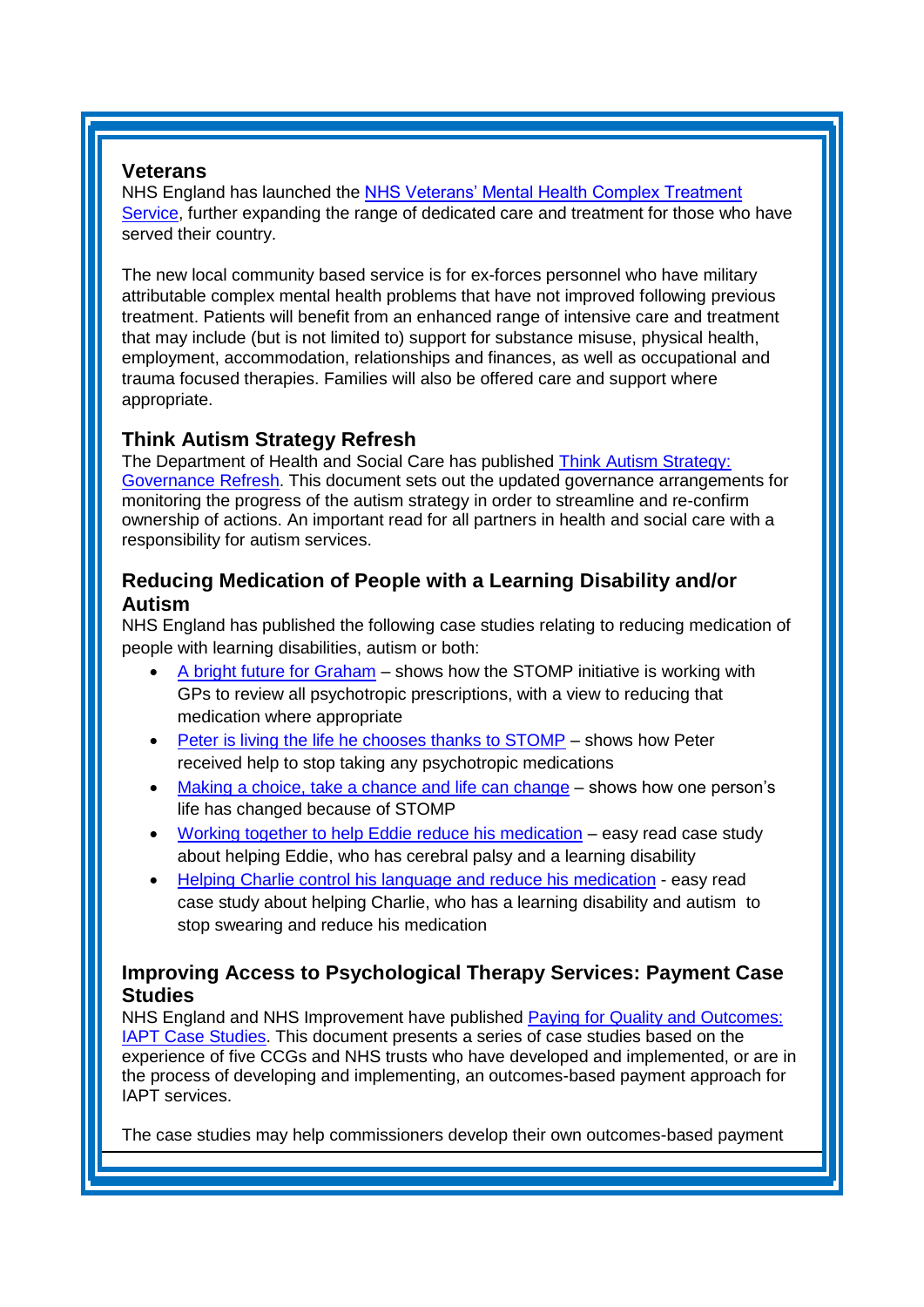approach by proving insights and sharing learning. As local pricing Rule 8 of the 17/19 National Tariff requires organisations to adopt an outcome-based payment approach by April 2018, these case studies could be of particular value at this time.

## <span id="page-2-0"></span>**Consultation on the Right to have a Personal Health Budget (PHB)**

The Department of Health and Social Care and NHS England have launched a consultation on extending the legal rights to have a personal health budget or integrated personal budget.

The consultation seeks views on extending rights to a range of people, including those with social care and health needs, people accessing mental health services, and armed forces personnel who are leaving services and eligible for ongoing NHS care.

The consultation is running until 8 June 2018 and further information can be found on th[e](https://consultations.dh.gov.uk/commissioning-integration-and-transformation/extending-rights-to-personalised-budgets) [Department of Health and Social Care website.](https://consultations.dh.gov.uk/commissioning-integration-and-transformation/extending-rights-to-personalised-budgets)

## <span id="page-2-1"></span>**NHS Leeds CCG Mental Health and Wellbeing Awareness Campaign**

NHS Leeds CCG has 'kicked off' an awareness campaign to promote [MindMate: A mental](https://www.leedsccg.nhs.uk/news/mental-health-wellbeing-awareness-campaign-kicks-off-with-uk-digital-first/)  [health and wellbeing website for young people in Leeds.](https://www.leedsccg.nhs.uk/news/mental-health-wellbeing-awareness-campaign-kicks-off-with-uk-digital-first/) The initiative starts with a digital awareness campaign on the game Football Manager 2018, which will see the MindMate brand promoted with eight-second, clickable digital pitch-side ads during game simulation.

The campaign is being geo-targeted so only game players in Leeds will see the MindMate promotion. It will be the first time the NHS has used such an awareness tactic on Football Manager.

# **National Mental Health Intelligence Network Profiling Tools**

The National Mental Health Intelligence Network (NMHIN) has been conducting further developments on their suite of mental health profiling tools. Click on the links below to access the updates:

- **[Common Mental Health Disorders](http://links.govdelivery.com/track?type=click&enid=ZWFzPTEmbXNpZD0mYXVpZD0mbWFpbGluZ2lkPTIwMTcxMjA1LjgxOTE2MDgxJm1lc3NhZ2VpZD1NREItUFJELUJVTC0yMDE3MTIwNS44MTkxNjA4MSZkYXRhYmFzZWlkPTEwMDEmc2VyaWFsPTE2OTcwMTE4JmVtYWlsaWQ9c2FyYWguYm91bEBuaHMubmV0JnVzZXJpZD1zYXJhaC5ib3VsQG5ocy5uZXQmdGFyZ2V0aWQ9JmZsPSZleHRyYT1NdWx0aXZhcmlhdGVJZD0mJiY=&&&104&&&https://fingertips.phe.org.uk/profile-group/mental-health/profile/common-mental-disorders)**
- **[Crisis Care](http://links.govdelivery.com/track?type=click&enid=ZWFzPTEmbXNpZD0mYXVpZD0mbWFpbGluZ2lkPTIwMTcxMjA1LjgxOTE2MDgxJm1lc3NhZ2VpZD1NREItUFJELUJVTC0yMDE3MTIwNS44MTkxNjA4MSZkYXRhYmFzZWlkPTEwMDEmc2VyaWFsPTE2OTcwMTE4JmVtYWlsaWQ9c2FyYWguYm91bEBuaHMubmV0JnVzZXJpZD1zYXJhaC5ib3VsQG5ocy5uZXQmdGFyZ2V0aWQ9JmZsPSZleHRyYT1NdWx0aXZhcmlhdGVJZD0mJiY=&&&105&&&https://fingertips.phe.org.uk/profile-group/mental-health/profile/crisis-care)**
- **[Mental health and wellbeing JSNA profile](http://links.govdelivery.com/track?type=click&enid=ZWFzPTEmbXNpZD0mYXVpZD0mbWFpbGluZ2lkPTIwMTcxMjA1LjgxOTE2MDgxJm1lc3NhZ2VpZD1NREItUFJELUJVTC0yMDE3MTIwNS44MTkxNjA4MSZkYXRhYmFzZWlkPTEwMDEmc2VyaWFsPTE2OTcwMTE4JmVtYWlsaWQ9c2FyYWguYm91bEBuaHMubmV0JnVzZXJpZD1zYXJhaC5ib3VsQG5ocy5uZXQmdGFyZ2V0aWQ9JmZsPSZleHRyYT1NdWx0aXZhcmlhdGVJZD0mJiY=&&&106&&&https://fingertips.phe.org.uk/profile-group/mental-health/profile/mh-jsna)**
- **[Perinatal Mental Health](http://links.govdelivery.com/track?type=click&enid=ZWFzPTEmbXNpZD0mYXVpZD0mbWFpbGluZ2lkPTIwMTcxMjA1LjgxOTE2MDgxJm1lc3NhZ2VpZD1NREItUFJELUJVTC0yMDE3MTIwNS44MTkxNjA4MSZkYXRhYmFzZWlkPTEwMDEmc2VyaWFsPTE2OTcwMTE4JmVtYWlsaWQ9c2FyYWguYm91bEBuaHMubmV0JnVzZXJpZD1zYXJhaC5ib3VsQG5ocy5uZXQmdGFyZ2V0aWQ9JmZsPSZleHRyYT1NdWx0aXZhcmlhdGVJZD0mJiY=&&&107&&&https://fingertips.phe.org.uk/profile-group/mental-health/profile/perinatal-mental-health)**
- **[Severe Mental Illness](http://links.govdelivery.com/track?type=click&enid=ZWFzPTEmbXNpZD0mYXVpZD0mbWFpbGluZ2lkPTIwMTcxMjA1LjgxOTE2MDgxJm1lc3NhZ2VpZD1NREItUFJELUJVTC0yMDE3MTIwNS44MTkxNjA4MSZkYXRhYmFzZWlkPTEwMDEmc2VyaWFsPTE2OTcwMTE4JmVtYWlsaWQ9c2FyYWguYm91bEBuaHMubmV0JnVzZXJpZD1zYXJhaC5ib3VsQG5ocy5uZXQmdGFyZ2V0aWQ9JmZsPSZleHRyYT1NdWx0aXZhcmlhdGVJZD0mJiY=&&&108&&&https://fingertips.phe.org.uk/profile-group/mental-health/profile/severe-mental-illness)**

NMHIN has also [published an update](http://links.govdelivery.com/track?type=click&enid=ZWFzPTEmbXNpZD0mYXVpZD0mbWFpbGluZ2lkPTIwMTgwNDEwLjg4MTU0OTQxJm1lc3NhZ2VpZD1NREItUFJELUJVTC0yMDE4MDQxMC44ODE1NDk0MSZkYXRhYmFzZWlkPTEwMDEmc2VyaWFsPTE2OTk4OTE5JmVtYWlsaWQ9c2FyYWguYm91bEBuaHMubmV0JnVzZXJpZD1zYXJhaC5ib3VsQG5ocy5uZXQmdGFyZ2V0aWQ9JmZsPSZleHRyYT1NdWx0aXZhcmlhdGVJZD0mJiY=&&&101&&&https://www.gov.uk/government/statistics/children-living-with-parents-in-emotional-distress-2010-to-2016) to four indicators reporting on the 'proportion of children living with parent(s) reporting symptoms of emotional distress' as an official statistic. The publication includes information on: at least one parent reporting symptoms of emotional distress; a mother reporting symptoms of emotional distress; a father reporting symptoms of emotional distress; both parents reporting symptoms of emotional distress. Data is for 2010 to 2016 and is split by family type and work status. These indicators were published previously by the Department of Work and Pensions (DWP).

<span id="page-2-2"></span>To receive updates directly from NMHIN visit the [PHE subscriptions page](http://links.govdelivery.com/track?type=click&enid=ZWFzPTEmbXNpZD0mYXVpZD0mbWFpbGluZ2lkPTIwMTgwMjA3Ljg0OTY1MzgxJm1lc3NhZ2VpZD1NREItUFJELUJVTC0yMDE4MDIwNy44NDk2NTM4MSZkYXRhYmFzZWlkPTEwMDEmc2VyaWFsPTE2OTgzNDk5JmVtYWlsaWQ9c2FyYWguYm91bEBuaHMubmV0JnVzZXJpZD1zYXJhaC5ib3VsQG5ocy5uZXQmdGFyZ2V0aWQ9JmZsPSZleHRyYT1NdWx0aXZhcmlhdGVJZD0mJiY=&&&107&&&https://public.govdelivery.com/accounts/UKHPA/subscribers/new?preferences=true) and select 'Mental Health Dementia and Neurology'.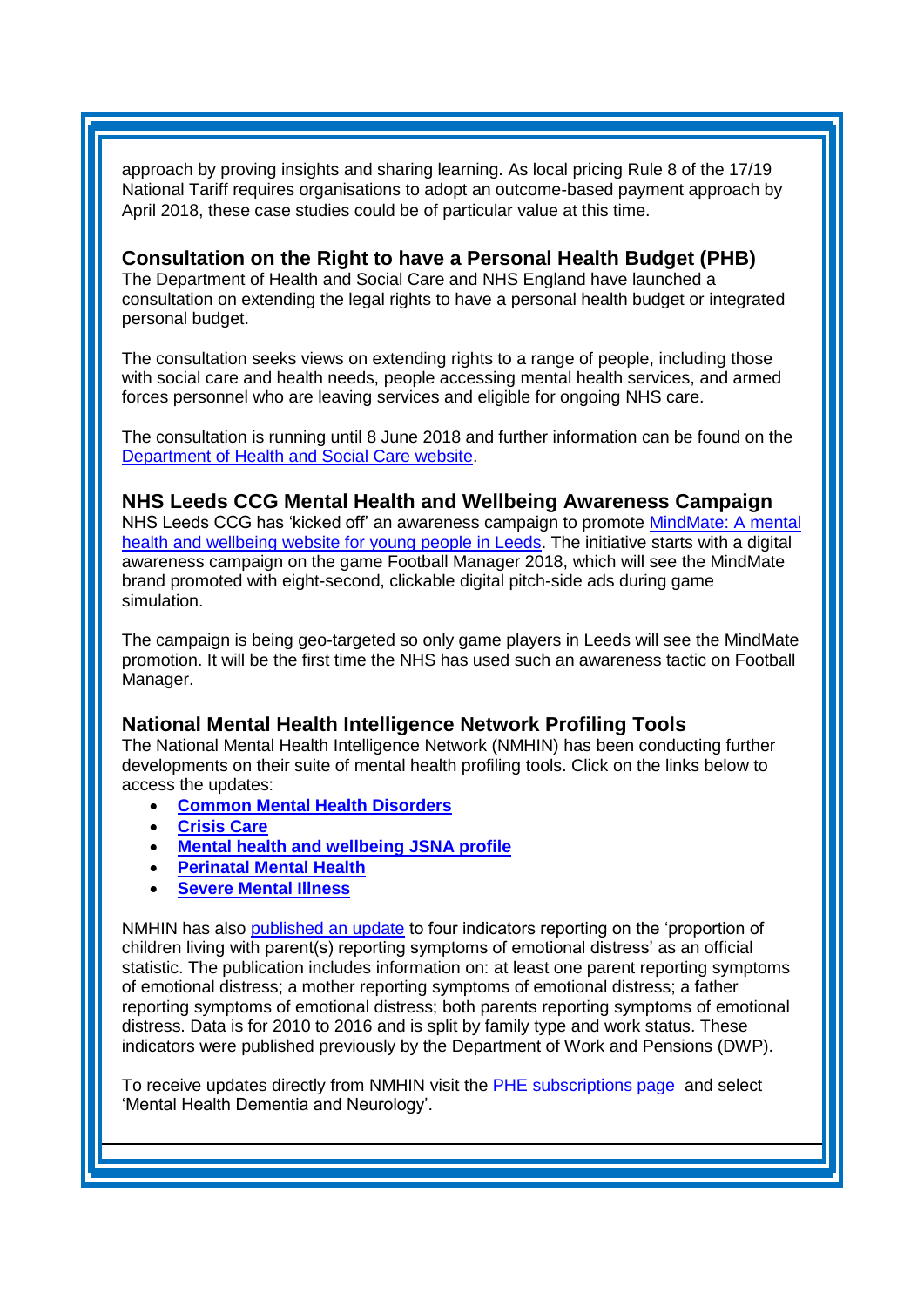# <span id="page-3-0"></span>**National Institute for Health Research (NIHR) Signals**

The latest series of summaries of recently published research by the NIHR contain information on:

[The Most Effective Antidepressants for Adults Revealed in Major Review](https://discover.dc.nihr.ac.uk/portal/article/4000984/the-most-effective-antidepressants-for-adults-revealed-in-major-review)

The summaries intend to provide decision makers in health and social care organisations with evidence they can use to improve patient care.

# **NICE Consultations and Shared Learning**

NICE is currently consulting on the following:

 [Rehabilitation in People with Severe and Enduring Mental Illness: Draft Scope](https://www.nice.org.uk/guidance/indevelopment/gid-ng10092/consultation/html-content)  [Consultation.](https://www.nice.org.uk/guidance/indevelopment/gid-ng10092/consultation/html-content) The closing date for comments is **15 May 2018**.

NICE has recently published the Surveillance Reports below. These reports provide a summary of new evidence published related to a NICE guideline and include the decision that NICE has taken about the need to update the relevant clinical guideline in light of this new evidence.

- [Mental Wellbeing at Work \(PH22 –](https://www.nice.org.uk/guidance/ph22/resources/surveillance-report-2018-mental-wellbeing-at-work-2009-nice-guideline-ph22-4787140141/chapter/Surveillance-decision?tab=evidence&utm_source=Surveillance+report+alerts&utm_campaign=ee891a1a73-EMAIL_CAMPAIGN_2018_03_29&utm_medium=email&utm_term=0_e232b91fb2-ee891a1a73-169540553) 2009). Surveillance decision: NICE plan a full update of the guideline.
- Mental Wellbeing in over 65s: Occupational Therapy and Physical Activity [Interventions \(PH16 -2008\).](https://www.nice.org.uk/guidance/ph16/resources/surveillance-report-2018-mental-wellbeing-in-over-65s-occupational-therapy-and-physical-activity-interventions-2008-nice-guideline-ph16-and-older-people-independence-and-mental-wellbeing-2015-nice-gu-4785324449/chapter/Surveillance-decision?tab=evidence&utm_source=Surveillance+report+alerts&utm_campaign=ee891a1a73-EMAIL_CAMPAIGN_2018_03_29&utm_medium=email&utm_term=0_e232b91fb2-ee891a1a73-169540553) Surveillance decision: NICE plan a partial update of this guidance.
- [Older People: Independence and Mental Wellbeing \(NG32 -2008\).](https://www.nice.org.uk/guidance/ng32/resources/surveillance-report-2018-mental-wellbeing-in-over-65s-occupational-therapy-and-physical-activity-interventions-2008-nice-guideline-ph16-and-older-people-independence-and-mental-wellbeing-2015-nice-gu-4785324449/chapter/Surveillance-decision?tab=evidence&utm_source=Surveillance+report+alerts&utm_campaign=ee891a1a73-EMAIL_CAMPAIGN_2018_03_29&utm_medium=email&utm_term=0_e232b91fb2-ee891a1a73-169540553) Surveillance decision: NICE will not update the guideline at this time.

NICE has also updated the following clinical guidelines:

- NG96: [Care and Support of People Growing Older with Learning Disabilities](https://www.nice.org.uk/guidance/ng96)
- CG185: Bipolar Disorder: [Assessment and Management](https://www.nice.org.uk/guidance/cg185)
- CG192: [Antenatal and Postnatal Mental Health: Clinical Management and Service](https://www.nice.org.uk/guidance/cg192)  **[Guidance](https://www.nice.org.uk/guidance/cg192)**
- CG90: [Depression in Adults: Recognition and Management](https://www.nice.org.uk/guidance/cg90)

# **Mental Health Reports, Resources and Research**

The Chartered Institute of Personnel and Development has published [UK Working Lives:](http://www.nhsemployers.org/news/2018/04/cipd-launch-new-working-lives-report-2018)  [In Search of Job Quality.](http://www.nhsemployers.org/news/2018/04/cipd-launch-new-working-lives-report-2018) This survey examines seven key dimensions of job quality and focuses on policy and practice actions that aim to improve working lives. The report includes top tips on how to improve mental health and wellbeing in the workplace.

The House of Commons Library has published a health-related briefing on [Deprivation of](https://researchbriefings.parliament.uk/ResearchBriefing/Summary/CBP-8095)  [Liberty Safeguards.](https://researchbriefings.parliament.uk/ResearchBriefing/Summary/CBP-8095) The briefing explains what Deprivation of Liberty Safeguards (DoLS) are, their purpose and the process which is followed in order to authorise a deprivation of liberty. The paper outlines the Law Commission's recommendations for an overhaul of the DoLS process, as well as the Government's response.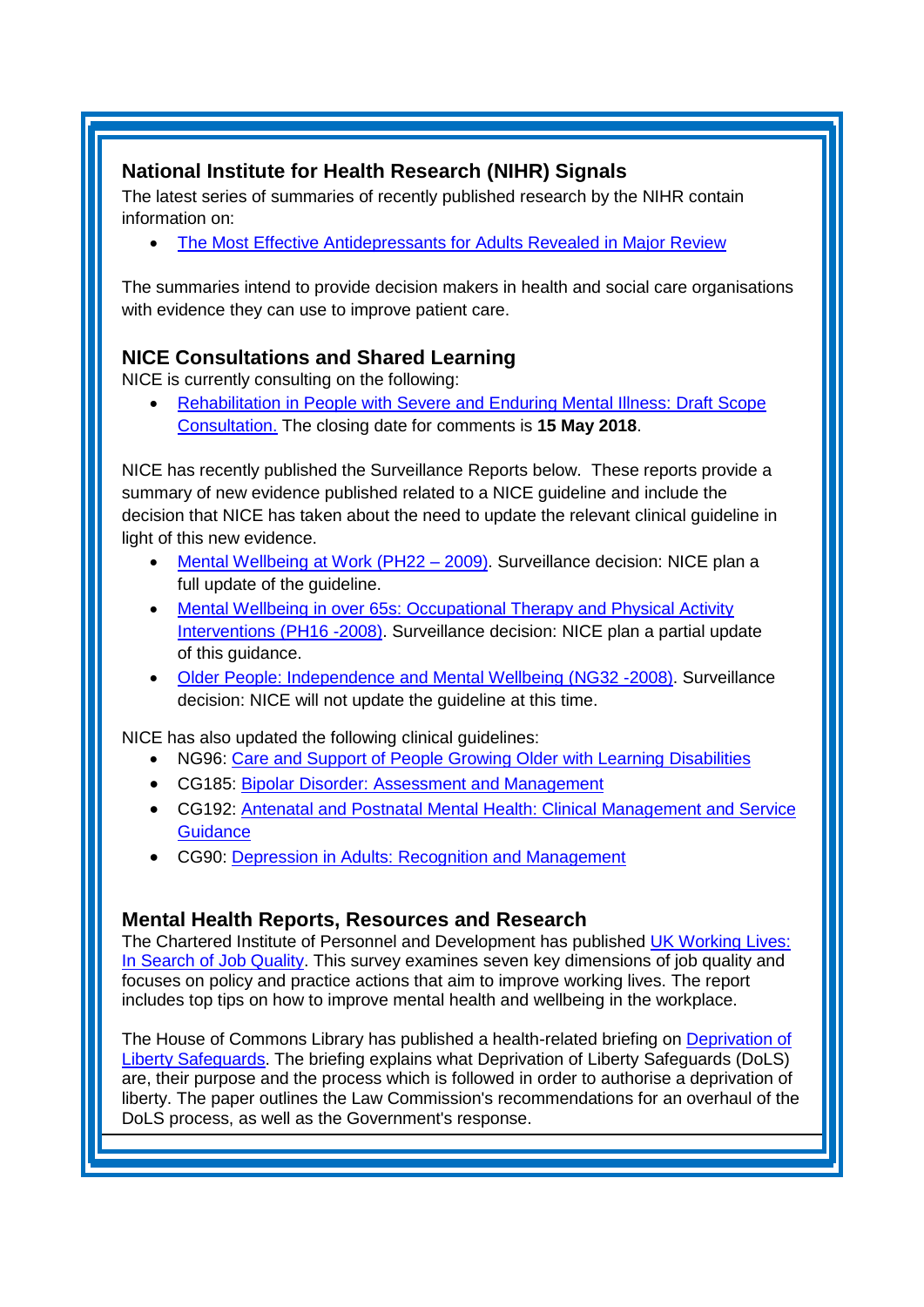The Maternal Mental Health Alliance has published new [maps showing access of](http://maternalmentalhealthalliance.org/campaign/maps/)  [pregnant women and new mothers to specialist perinatal mental health services](http://maternalmentalhealthalliance.org/campaign/maps/) which meet national guidelines. The Royal College of Midwives states that there have been improvements in services since the last maps were produced in 2015 but 24% of pregnant women and new mums still do not have not access to specialist mental health services.

The Mental Health Foundation has published [Supporting the Emotional and Mental Health](https://www.mentalhealth.org.uk/publications/supporting-mental-health-needs-of-people-with-cancer)  [Needs of People with Cancer.](https://www.mentalhealth.org.uk/publications/supporting-mental-health-needs-of-people-with-cancer) This research explores the emotional and mental health needs of people living with cancer in Scotland. It identifies the major negative impacts of cancer on mental health, how effective support can be delivered, the barriers to support, and the unmet mental health support needs.

NHS England, in partnership with Health Education England, has launched [MindEd for](https://mindedforfamilies.org.uk/older-people)  [Older People,](https://mindedforfamilies.org.uk/older-people) which is free web-based resource providing information about mental health issues for older people and their families.

NHS Improvement has published [Valued Care in Mental Health: Improving for Excellence.](https://improvement.nhs.uk/resources/valued-care-mental-health-improving-excellence/) This document presents a national model for improving mental health services. It draws on the diverse experiences of eight mental health providers and includes challenges and learning as well as successful innovations and improvements.

## <span id="page-4-0"></span>**Mental Health Statistics**

The following statistics have recently been released please click on the links to review further:

- <span id="page-4-1"></span> [Learning Disability Services Monthly Statistics -](https://www.gov.uk/government/statistics/learning-disability-services-monthly-statistics-commissioner-census-assuring-transformation-march-2018) Commissioner census (Assuring [Transformation\):](https://www.gov.uk/government/statistics/learning-disability-services-monthly-statistics-commissioner-census-assuring-transformation-march-2018) March 2018
- Loneliness what characteristics and circumstances are associated with feeling [lonely?:](https://www.gov.uk/government/statistics/loneliness-what-characteristics-and-circumstances-are-associated-with-feeling-lonely) 2016-2017
- [Mental Health Services Monthly Statistics:](https://www.gov.uk/government/statistics/mental-health-services-monthly-statistics-final-jan-provisional-feb-2018) Final January, provisional February 2018
- [Mental Health Early Intervention in Psychosis:](https://www.gov.uk/government/statistics/mental-health-early-intervention-in-psychosis-for-february-2018) February 2018
- [Psychological Therapies: Reports on the use of IAPT Services, England:](https://www.gov.uk/government/statistics/psychological-therapies-reports-on-the-use-of-iapt-services-england-january-2018-final-including-reports-on-the-integrated-services-pilot-and-the-e) January 2018 Final

# **Dates for your Diary**

**Yorkshire and the Humber Mental Health Network Events:**

- Wednesday 2 May 2018, 09:45-15:45, **Yorkshire and the Humber IAPT Providers' Network**, Novotel, Leeds. To book your place click **[here](https://www.eventbrite.co.uk/e/yorkshire-and-the-humber-iapt-providers-network-tickets-43306423679)**.
- Wednesday 27 June 2018, 10:00-15:30, **Yorkshire and the Humber Liaison Mental Health and Crisis Network**, Venue to be confirmed, Leeds. For further information please email [Charlotte Whale.](mailto:charlotte.whale@nhs.net)
- Thursday 19 July 2018, 12:30-16:30, **Yorkshire and the Humber EIP Network,**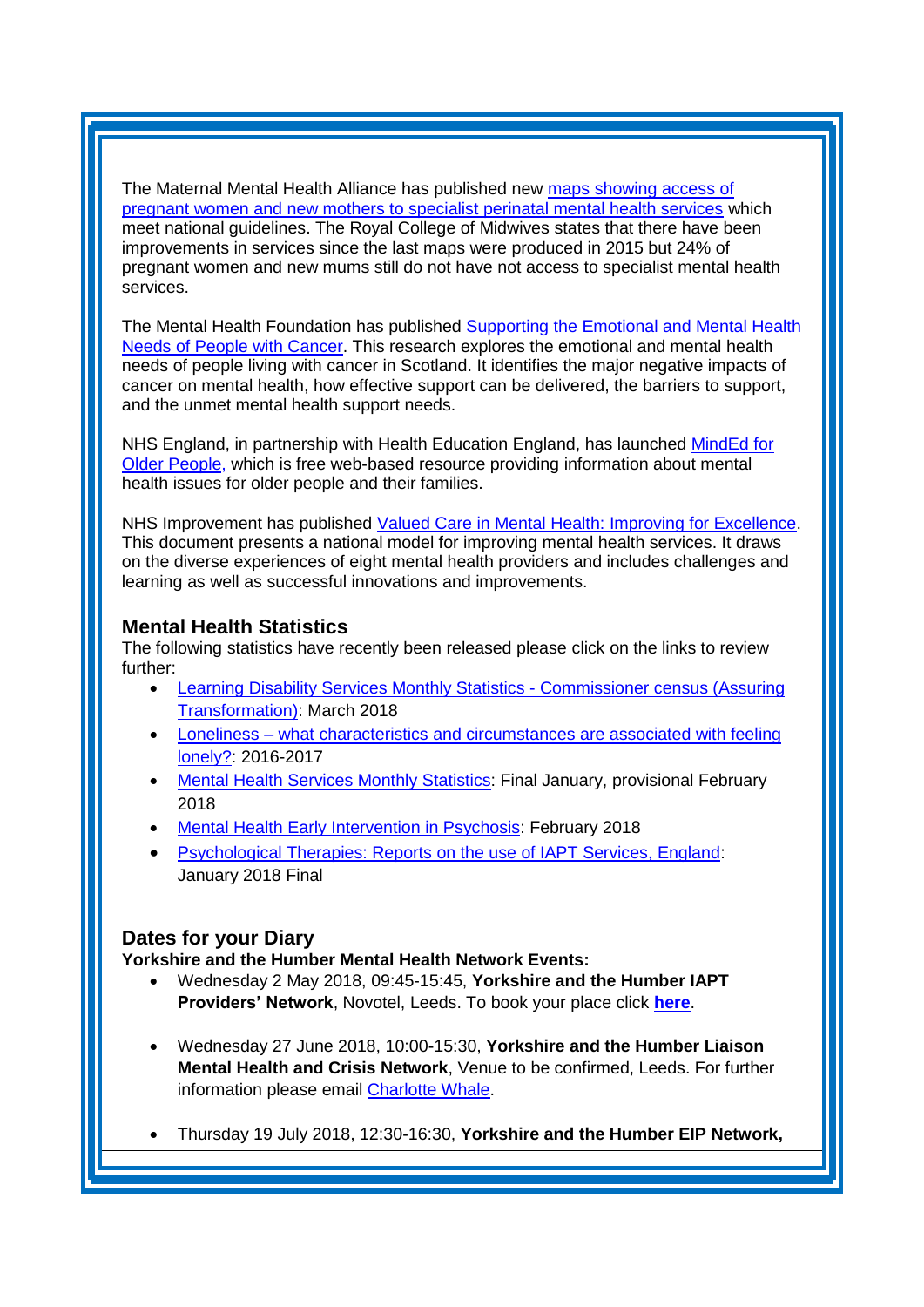Venue to be confirmed, Leeds. To book your place click [here.](https://www.eventbrite.co.uk/e/yorkshire-and-the-humber-eip-network-tickets-45024425268)

#### **Other Events:**

 **SafeTALK Course**, which aims to teach participants four basic steps to recognise if someone is having thoughts of suicide and how to connect them with resources that can help. Available on various dates throughout 2018.

#### **For further information, and to check course availability, email: [wdu@york.gov.uk](mailto:wdu@york.gov.uk) or visit the website [here.](http://www.yorkworkforcedevelopment.org.uk/)**

- Friday 27 April 2018, 09:00-17:00, **Depression in Adults: Treatment and Management**, De Vere West One Conference Centre, London. To book your place click [here.](https://www.healthcareconferencesuk.co.uk/event/1347/book) NB: There is a cost to attend this event.
- Friday 18 May 2018, **Decision Making and Mental Capacity: Implementing the 2018 NICE Guidance**, De Vere West One Conference Centre, London. To book your place click [here.](https://www.healthcareconferencesuk.co.uk/event/1360/book) NB: There is a cost to attend this event.
- Monday 21 May 2018, 09:00-17:00, **Improving Mental Health Support for Asylum Seekers & Refugees**, De Vere West One Conference Centre, London. To book your place click [here.](https://www.healthcareconferencesuk.co.uk/event/1209/book) NB: There is a cost to attend this event.
- Friday 25 May 2018, 09:00-17:00, **Psychological Therapies for Severe Mental Illness**, De Vere West One Conference Centre, London. To book your place click [here.](https://www.healthcareconferencesuk.co.uk/event/1109/book) NB: There is a cost to attend this event.
- Friday 8 June 2018, 09:00-17:00, **Improving Psychological Therapies for Older People**, De Vere West One Conference Centre, London. To book your place click [here.](https://www.healthcareconferencesuk.co.uk/event/1297/book) NB: There is a cost to attend this event.
- Wednesday 20 June 2018, 09:00-17:00, **Family Interventions in Mental Health – Future Directions**, Ramada Birmingham Solihull Hotel, The Square, Solihull, B91 3RF. To book your place email **Sam Farooq.** NB: There is a cost to attend this event.
- Thursday 21 June 2018, 09:00-17:00, **EIPN Annual Forum**, Royal College of Psychiatrists, London. For further information click [here.](http://www.rcpysch.ac.uk/eipn)
- Friday 22 June 2018, 09:00-17:00, **5 th Annual PWP National Networking Forum**, Notts County Football Ground, Nottingham. To book your place click [here.](http://www.iapt-nnf.co.uk/Home/ViewEvent/87?utm_source=SBK%20Healthcare&utm_medium=email&utm_campaign=8995560_1856PT%201st%20email&dm_i=1SB0,5CT0O,MCTTTA,KP5GK,1) NB: There is a cost to attend this event.
- Thursday 5 July 2018, 09:00-17:00, The IAPT Manual in Practice, Etihad Stadium, Manchester. To book your place click [here.](http://www.iapt-nnf.co.uk/Home/ViewEvent/87?utm_source=SBK%20Healthcare&utm_medium=email&utm_campaign=8995560_1856PT%201st%20email&dm_i=1SB0,5CT0O,MCTTTA,KP5GK,1) NB: There is a cost to